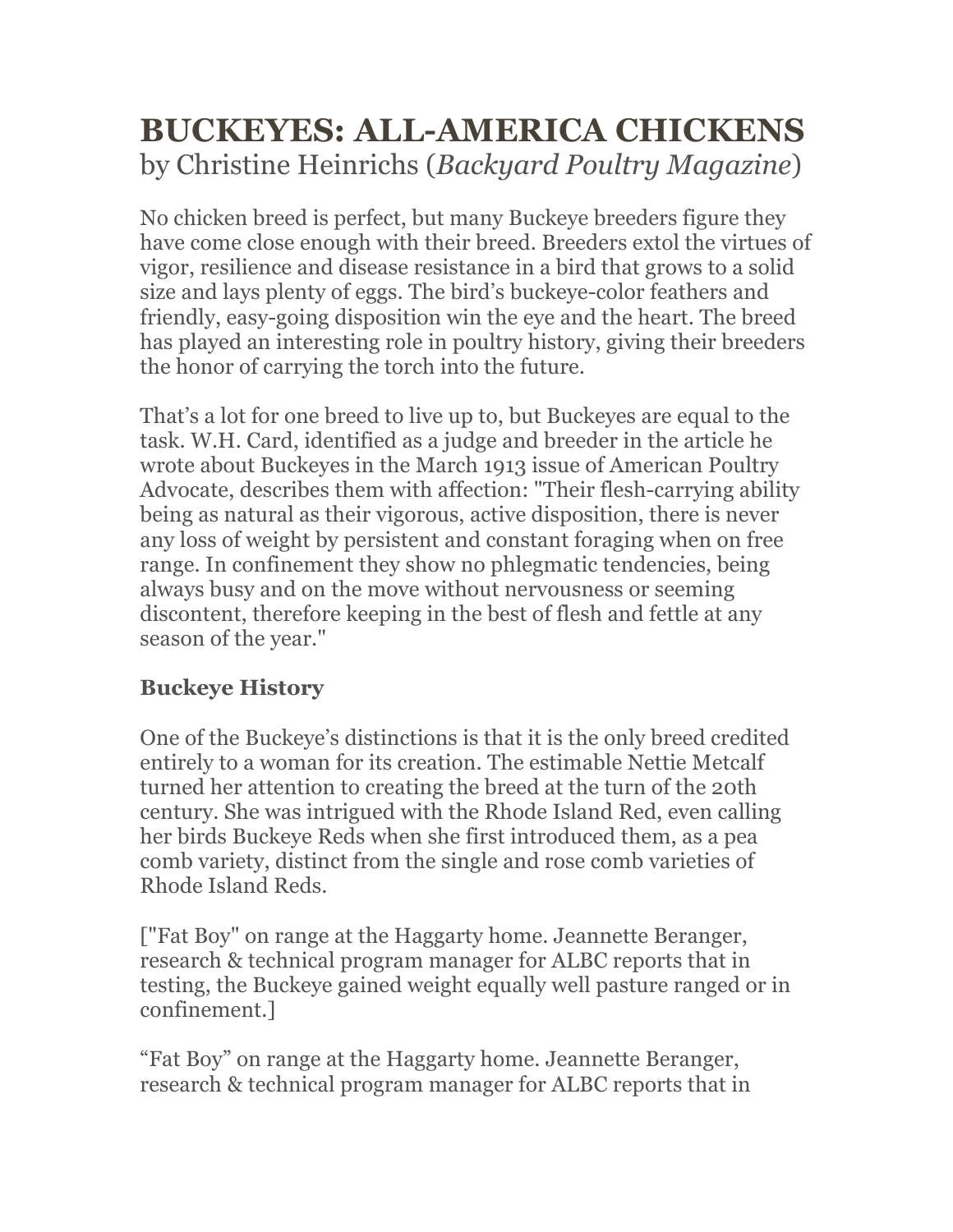testing, the Buckeye gained weight equally well pasture ranged or in confinement.

Her birds' darker mahogany color and separate breeding gave the Buckeye a distinct identity, and she observed that they might well be confused with the RIR and absorbed into that breed unless efforts were made to keep them separate.

"Many names for my new breed suggested themselves," she wrote later, reflecting back on her experience. "Year after year they bred truer to the type I had in mind, which was a modified Cornish shape, with the very darkest of red plumage, hens containing some black not being objectionable to me, so long as the males kept that dark red shade I admired." [quoted in The American Breeds of Poultry by Frank L. Platt, 1921.]

Although she sought that Cornish shape, she did not use Cornish to develop the breed. Her first cross, Buff Cochin cockerels on Barred Rock hens, "produced a big, lazy fowl, so I looked around for something else to mix in." She settled on Black Breasted Red Games, crossed with those fat and lazy hens. She selected the red offspring from that mating and bred them to each other.

"My, what a flock I raised that year," she remembered. "No wonder my friends laughed. Green legs and feathered legs, buff chicks, black chicks, and even red-and-black barred chicks; single combs and pea combs and no combs at all, but all fighters from way back."

Jeff Lay of Miamisburg, Ohio keeps about 200 Buckeyes on his own property and three other local farms. He notes that although Cornish birds were not included in Mrs. Metcalf's original breeding, the Games she used would likely have had Cornish in their background. Cornish were often called Indian Games at the turn of the 20th century.

"You can't help but see the Cornish in them," he said, "especially in the head."

[Buckeyes are a dual-purpose breed, with good egg laying ability, and desirable meat qualities, but proper cooking is essential to bring out the flavor and tenderness.]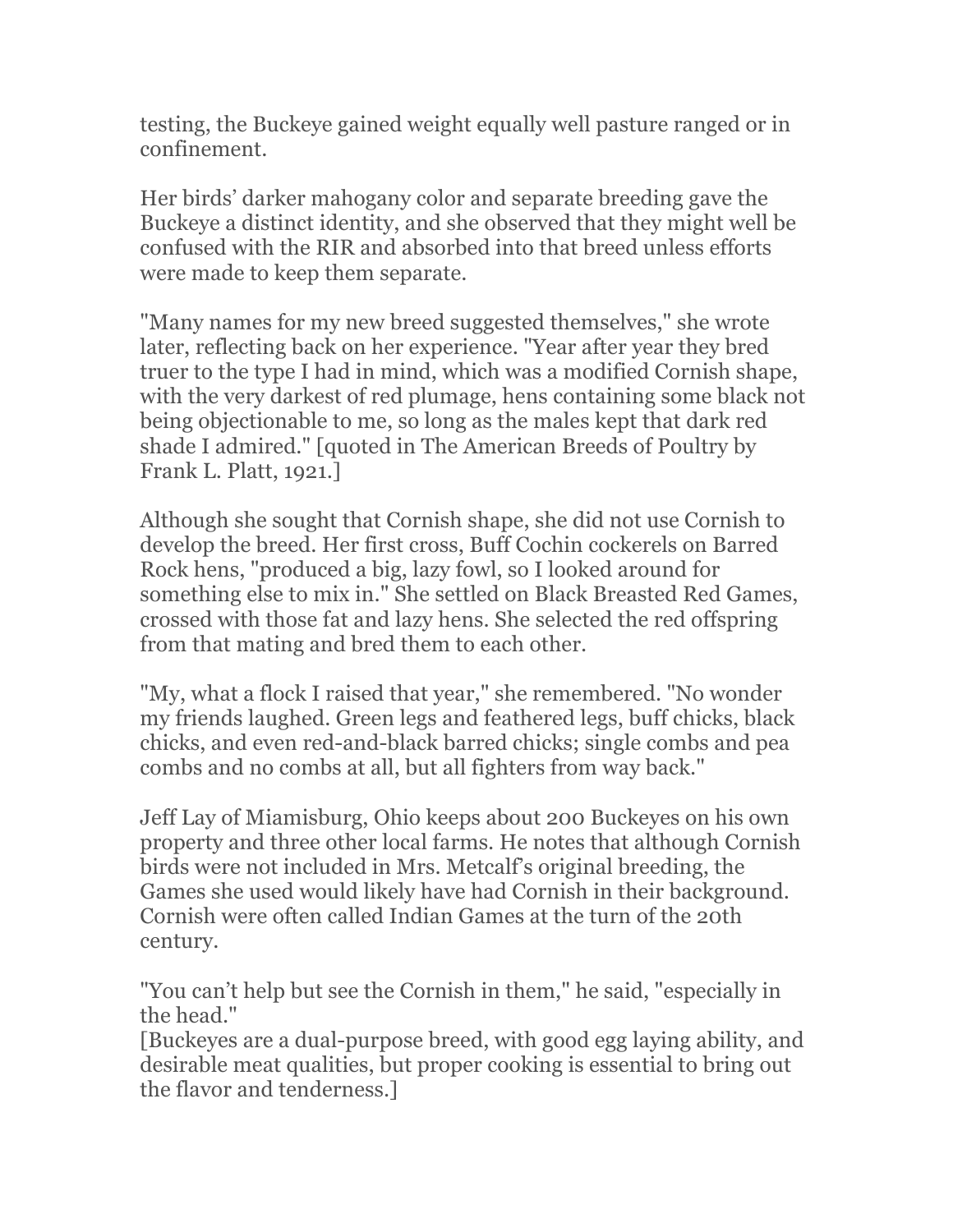Buckeyes are a dual-purpose breed, with good egg laying ability, and desirable meat qualities, but proper cooking is essential to bring out the flavor and tenderness.

#### **ALBC's Buckeye Project**

Buckeyes got a boost in 2005 from the American Livestock Breeds Conservancy's project for Renewing America's Food Traditions, a collaboration of several groups, including the Center for Sustainable Environments, Chef's Collaborative, Cultural Conservancy, Native Seed/SEARCH, Seed Savers Exchange and Slow Food USA, which provided funding for the project. At that point, the breed was somewhat degraded.

"We wanted to create a model to recover chicken breeds with good potential as broilers," said Jeannette Beranger, research & technical program manager for ALBC.

Applying principles gleaned from historical and technical sources, the birds were maturing two weeks faster, weighed a pound more and had improved in egg production after three years of selective breeding. The resulting materials are available free online at http://www.albc-usa.org/EducationalResources/chickens.html. One of the old books that stood out is The Call of the Hen, an early 20th century publication of the American Poultry School in Kansas City, Missouri. It is available online through Google Books at http://books.google.com, then search for title.

"It's a fabulous book," said Ms. Beranger. "He broke down the process of deciding which birds have the best potential in a common sense approach."

[Buckeyes have a pea comb, making them a good choice for harsh winter climates.]

Buckeyes have a pea comb, making them a good choice for harsh winter climates.

The project enlisted individuals who were experienced breeders to raise the birds, report the results and return at least a trio of their birds to ALBC. Those who wanted to continue breeding the Buckeyes were welcome to process the rest of the flock as they wanted. By the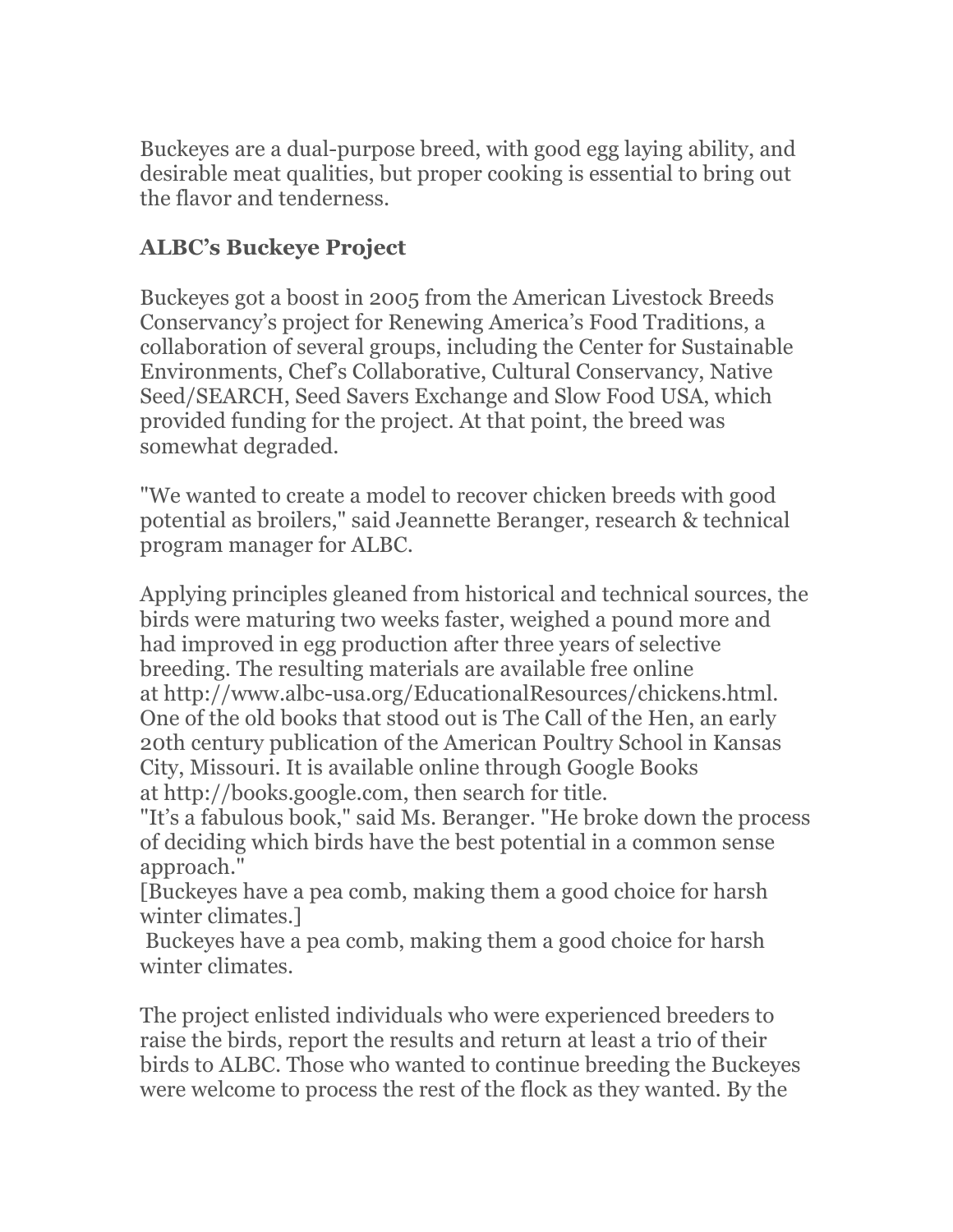third year, the birds met Mrs. Metcalf's historic standard and surprised the exhibition world by winning reserve champion in the American class at the Ohio National in 2007.

The project generated publicity for the breed, encouraging more breeders to start their own flocks. The Buckeye, although still far from plentiful, is a much stronger breed than it was before the project started. They live up to their reputation as consistent layers of 150- 200 eggs a year, slowing down somewhat when it's hot. The pullets reach 4-1/2 to 5 lbs., the cockerels 6 lbs. at 16 weeks. Her birds, like Judge Card's, gained weight equally well whether they ranged on pasture or lived in pens. Although she finds them "not as predatorsavvy" as Leghorns, neither do they have any inclination to peck at each other or pluck feathers.

"They are peaceful," she said. "We like their personalities." She noted another advantage when she moved her breeding flock of around 20 birds on her half-acre front lawn to give them more space: "I didn't have to mow the grass."

#### **Buckeyes on the Table**

Proper cooking is essential to bring out the flavor and make it tender. Birds at 16-18 weeks are too tough for frying or sautéing. Frederic Beranger, an experienced professional cook, finds the tabletop rotisserie gives the best results. The rotisserie encloses water, to cook with moist heat, and the meat self-bastes. Crock pots and other slow cooking methods work well.

Reserve Champion American Breed at the Southern Ohio Poultry Association's 17th Annual Fall Show in Lucasville on October 3, 2009. The eight-month-old pullet comes from Mrs. Haggarty's crossing of birds from the John Brown and ALBC lines. Photo by Tiffany Mullins. Chef Emeril Lagasse cooked four of the Berangers' Buckeyes for a Food Network show that aired in November, 2009. He used a traditional Italian method, butterflying the bird and marinating it, then cooking it under a brick wrapped in foil. The weight of the brick flattens the meat and cooks it evenly.

The Berangers find that Buckeyes produce a sturdy gelatin and stock. Mr. Beranger calls it Liquid Gold. The gelatin can be used instead of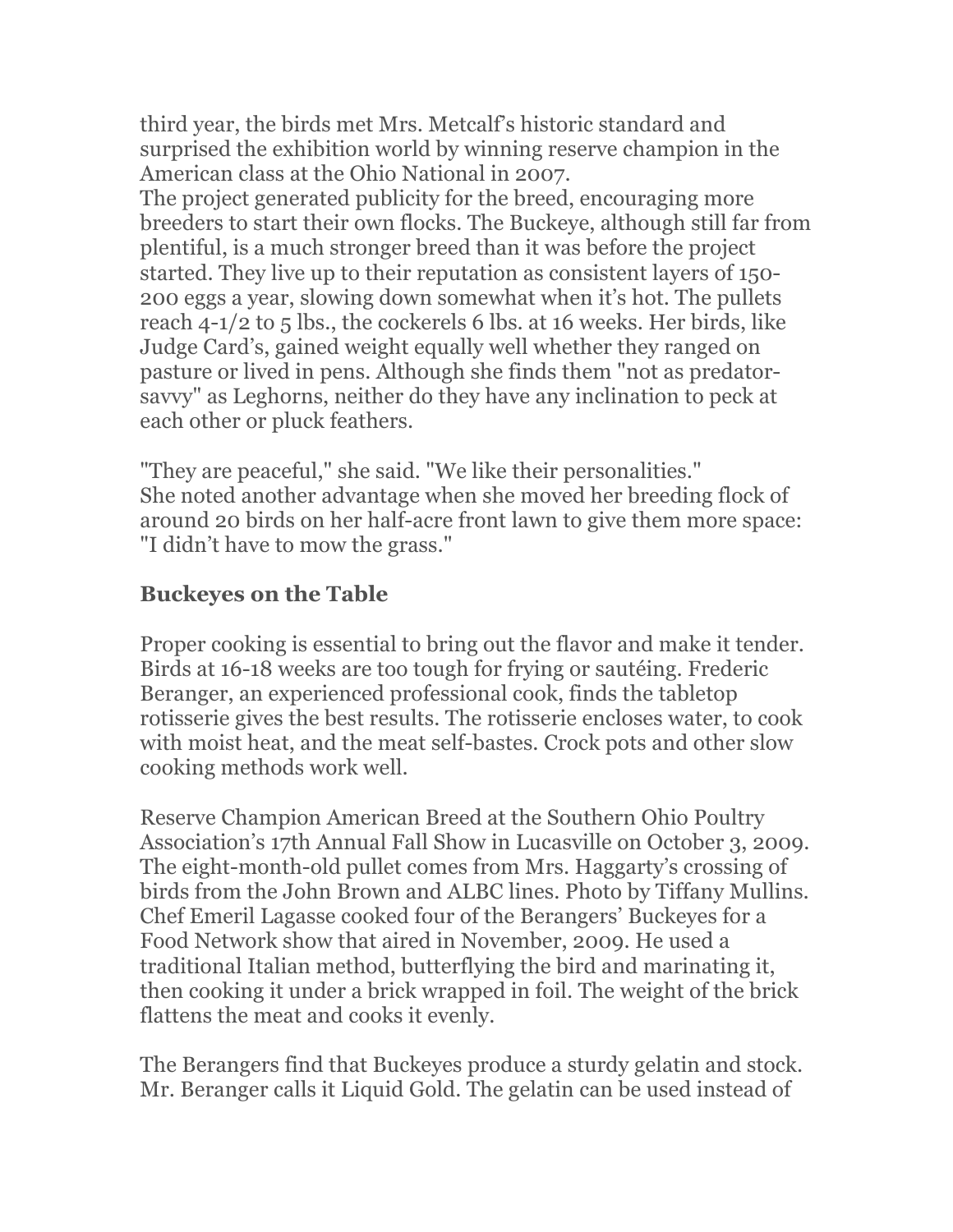goose fat in making pate and confit.

### **Living with Buckeyes**

That charming Buckeye personality won Laura Haggarty of Williamstown, Kentucky's heart. They greet her so warmly, she can hardly walk, impeded by chickens clustered around her feet. Relations among birds are congenial, with roosters taking a gentle interest in watching over the flock and little fighting between males. Their social nature is expressed in a variety of vocalizations, from a purr to a roar, particularly among the roosters.

"You can tell they used to be dinosaurs," Mrs. Haggarty said.

She observes that they are strong from the start.

"They practically leap out of their shells," she said.

Mrs. Haggarty's foundation sire, a cock bird which won Best of Breed at the Top of Ohio show in June, 2009 and which was Reserve Champion of the Junior Show at the Bluegrass Show in 2007 (shown below being held by Colleen Haggarty).

They grow fast, but benefit from higher protein feed than other breeds, as much as 30 percent, for the first 16-18 weeks. Chick feed is around 20 percent protein, so many start them on game bird starter, around 28 percent. Many Buckeye owners supplement that with meal worms, which can be grown separately. The birds often enjoy yogurt, a source of protein and calcium.

Her care is working: One of her Buckeye pullets took Reserve Champion American Breed at the Southern Ohio Poultry Association's 17th Annual Fall Show in Lucasville in October. The eight-month-old pullet comes from Mrs. Haggarty's crossing of birds from the John Brown and ALBC lines.

"It doesn't happen that often that a Buckeye makes it to Champion Row," she said. "It's such a pleasure when one does. It's nice to see the birds' profile is getting a bit higher."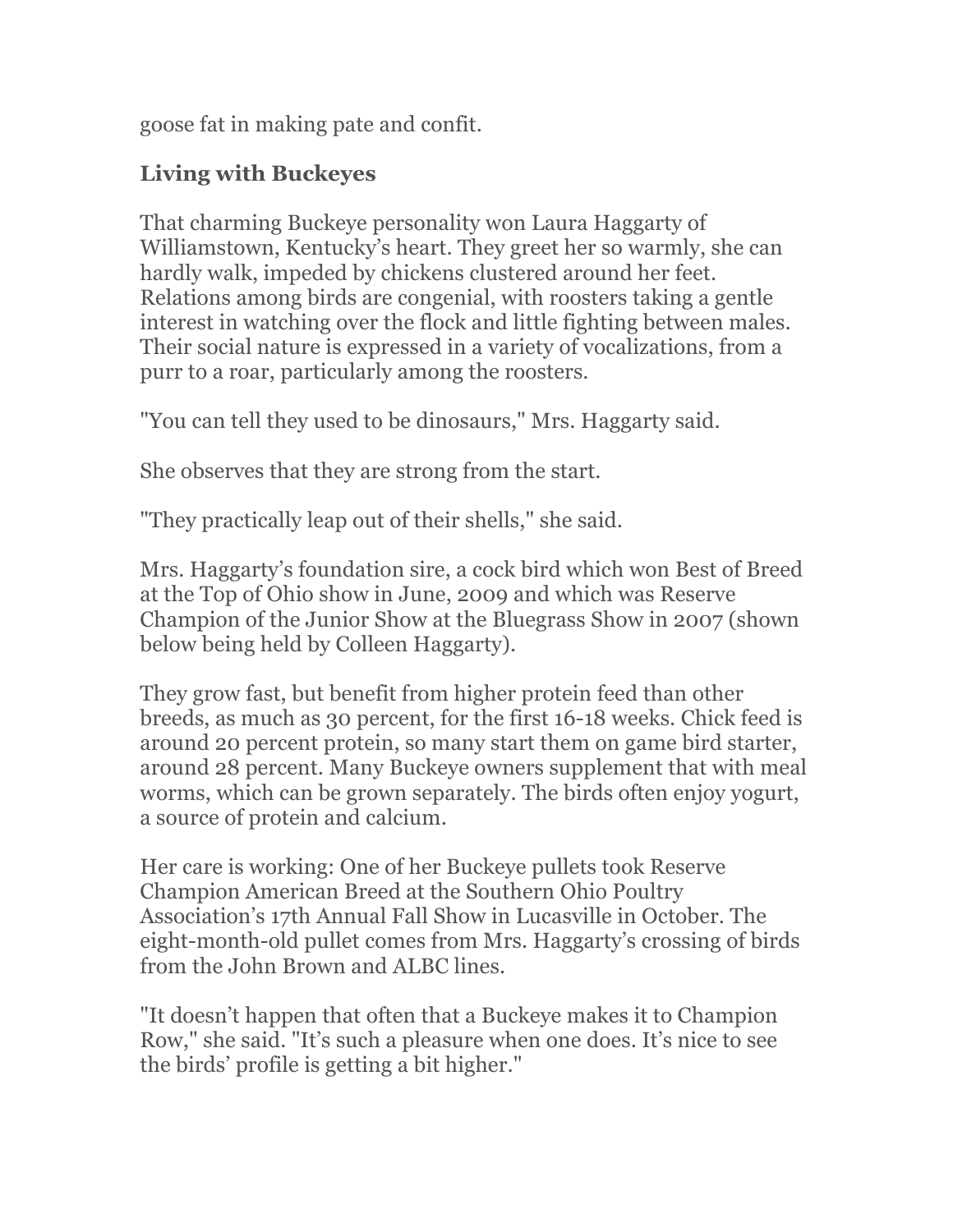Mrs. Beranger recommends adding apple cider vinegar to the water a couple of times a week as a preventive against coccidia. She also feeds each bird a teaspoon a week of a remedy she makes herself, to boost immune systems and resist worms. She adapted the mixture from a recipe provided by

Juliette de Bairacli Levy's Complete Herbal Handbook for Farm and Stable:

4 parts molasses 4 parts olive oil, wheat germ oil or cod liver oil 1 part ground comfrey leaf or ground cayenne pepper 2 parts garlic

"They eat it like candy," she said.

#### **Buckeye Clubs**

Reviving a dwindling breed means supporting breeders who are taking on a new project. At present there are two clubs for those who breed Buckeyes. Mr. Lay of Ohio resurrected the name of the original American Buckeye Club for a breeders group in 2009, one hundred years after the first club was started. The American Buckeye Club focuses on improving the production values of the breed. A list of breeders is posted on its site, www.americanbuckeyeclub.org/. Its Yahoo discussion group can be accessed from the site. Another club, the American Buckeye Poultry Club was started by Mrs. Haggarty in 2008. Its focus is to breed birds in accordance with the APA and ABA Standards, while still retaining the heritage values that make the breed so special. She has recruited Mrs. Beranger as a technical advisor, and the group is a registered 501c(3)nonprofit. It is a more traditional club for those who show their birds, but also is open to anyone with an interest in the breed. Organizational details of point systems and districts are still being ironed out, and the first official meeting was held at the Ohio National show, on November 14th, 2009. "A breed club can help members find other people who have stock to bring new blood into your flock," Mrs. Haggarty said. "It gives you someone to turn to, so you aren't starting at Square One."

Mrs. Haggarty's experience with online forums gave her the background to use the Internet to attract members. The club's Yahoo group,AmericanBuckeye-PoultryClub, is a lively exchange of information among those new to the breed, as well as those with more extensive experience with Buckeyes. The clubs website